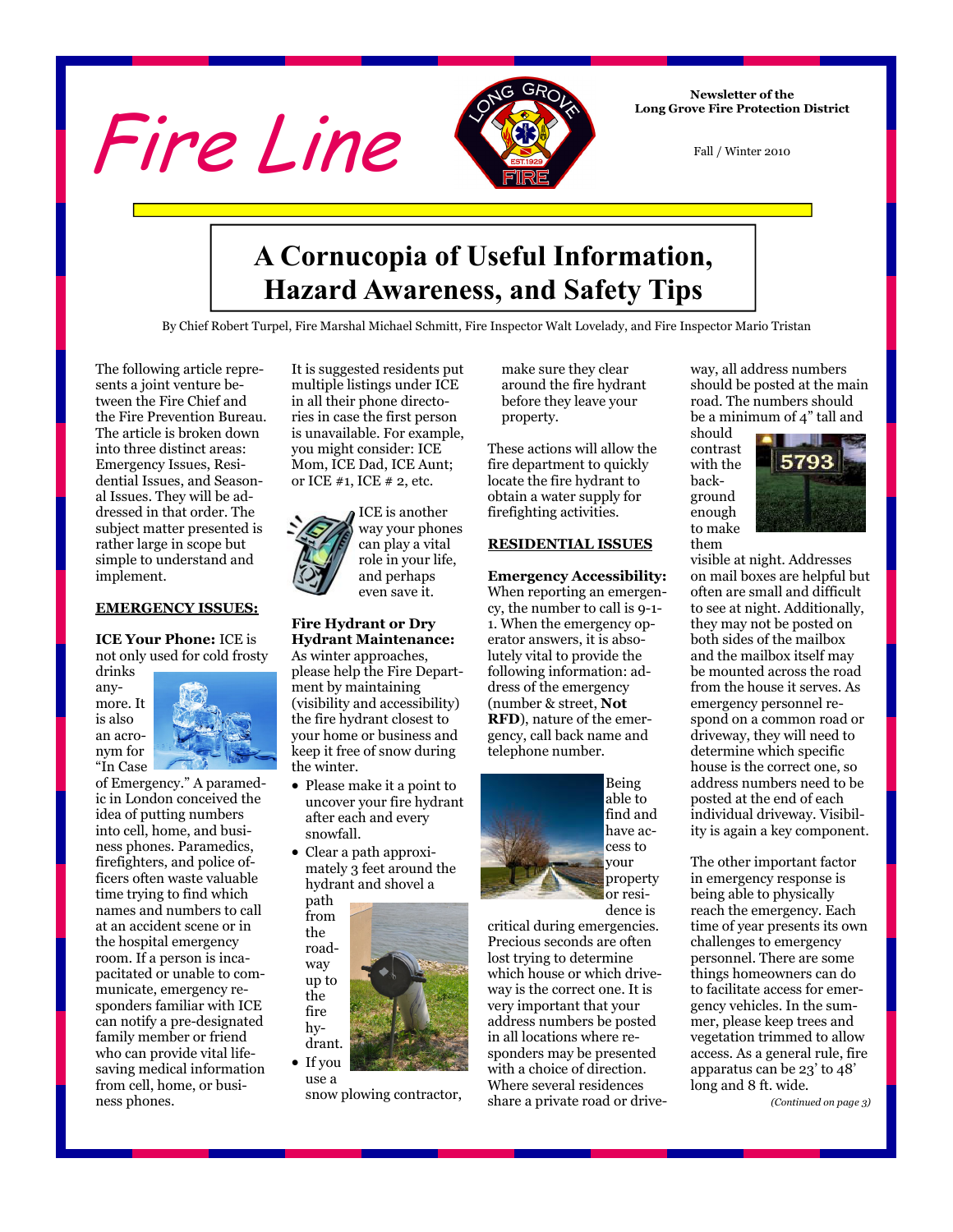### **If My House is on Fire, Where Does the Water Come From?**

By Deputy Chief Ken Buchardt

Long Grove Fire Protection District personnel are asked this question several times a week. Most of our Fire District is in a rural setting. This means that we DO NOT have a fire hydrant every 300' like most of the surrounding towns. Yes, there are parts of the District (such as unincorporated Cook County, parts of Lincolnshire, and parts of Deer Park) that do have fire hydrants. *So, Where Does the Water Come From?*

Currently we have 31 drafting hydrants throughout the District. A drafting hydrant is PVC pipe going into the ground and extending into a pond. The flow rates on our hydrants range from 1,000 gallons per minute (GPM) to 1,650 GPM. Drafting hydrants are tested 4 times per year. We visually inspect twice and the other two are pump/draft tested; this is how we get the flow rates. LGFPD firefighters train several times a year on drafting/engineering. *So, Where Does the Water Come From?*

Should there be a reported structure fire in the District, we respond with 4,000 gallons of water along with an additional 9,000 gallons of water from Automatic Response Area (ARA) fire companies (our neighboring fire departments) utilizing fire engines, tankers, and ladder trucks.

During a fire event, one of the most important positions is a Water Supply Officer. The personnel assigned to this position needs to understand how much water will be needed and where to get the water. The Water Supply

Officer needs to know the location of at least two water sources to obtain more water. Tankers are very large pieces of apparatus that are not easy for us to turn around. So ideally you have them come from one direction, dump their water and continue to the secondary water source without turning around. We have pulled 3" or 5" supply lines through back yards to connect to a neighboring town's fire hydrant along with the tanker shuttle system; this has worked very well in helping extinguish structure fires that the District has had in the past. The Water Supply Officer also has to be trained for long hose lays that could be up to a mile from the road to the pumping engine.

*So, Where Does the Water Come From?*…from several different supplies. These supplies are tankers, engines, drafting hydrants, ponds, swimming pools, and city hydrants. Should you have any questions, please give me a call.

Have a Safe and Happy Holiday Season!!!!

### **Winter Firefighting - How Do We Keep the Fire Engine from Freezing?**

By Battalion Chief Marc Small

Winter firefighting can be difficult and slow moving. From the time we get the call to traveling down snow and ice covered roads to arriving at a house fire with snow blocking our way. The bitter cold temperatures can easily freeze our pumps and fire hoses. The temperatures can also play havoc with the firefighters fighting the fire, climbing ladders, or opening a roof to remove the hot gases from a burning building. There are many factors that the fire department has to deal with in the cold weather. Fire engines carry water, so how do we keep it from freezing? We prevent the water we carry from freezing by keeping it moving. We do this by circulating water from the tank to the fire pump in the center of the fire engine behind what is called the pump panel. The pump panel is where the fire apparatus engineer (the fire engine driver) controls the water flow to the fire hoses. Behind the pump panel are all the pipes, valves, and main pump that allow us to move water from the holding tank. To keep all this plumbing from freezing there is an under body pump house enclosure, which is made of metal, installed during cold weather and removed during mild and hot temperature weather. The purpose of the enclosure is to close off the underside of the fire pump and pump house. For the enclosure to be effective, the apparatus exhaust system (usually the muffler) runs through the enclosure. When properly installed, the enclosure traps heat from the apparatus exhaust system in the pump house, providing increased protection to the fire pump and its accessories when exposed to freezing conditions.

# **Holiday Wreath Sale**

By Lieutenant John Jaworski

As I finalized the sales from our 10th annual Christmas Wreath Sale, I was curious on how we did for the last ten years; the results are pretty impressive. For the last 10 years the Long Grove Fire Fighters Association has raised almost ten thousand dollars with all proceeds benefiting Camp "I Am Me" (formerly called Burn Camp). Camp "I Am Me" is a summer camp that meets for one week each year in June at Camp Duncan in Volo. Camp "I Am Me" provides the setting for burn survivors ages 8-16 to share their common experiences while being able to play and not feel self conscious about their scars. For more information log on to the Illinois Fire Safety Alliance at http://www.ifsa.org. *Thank you very much for your support.*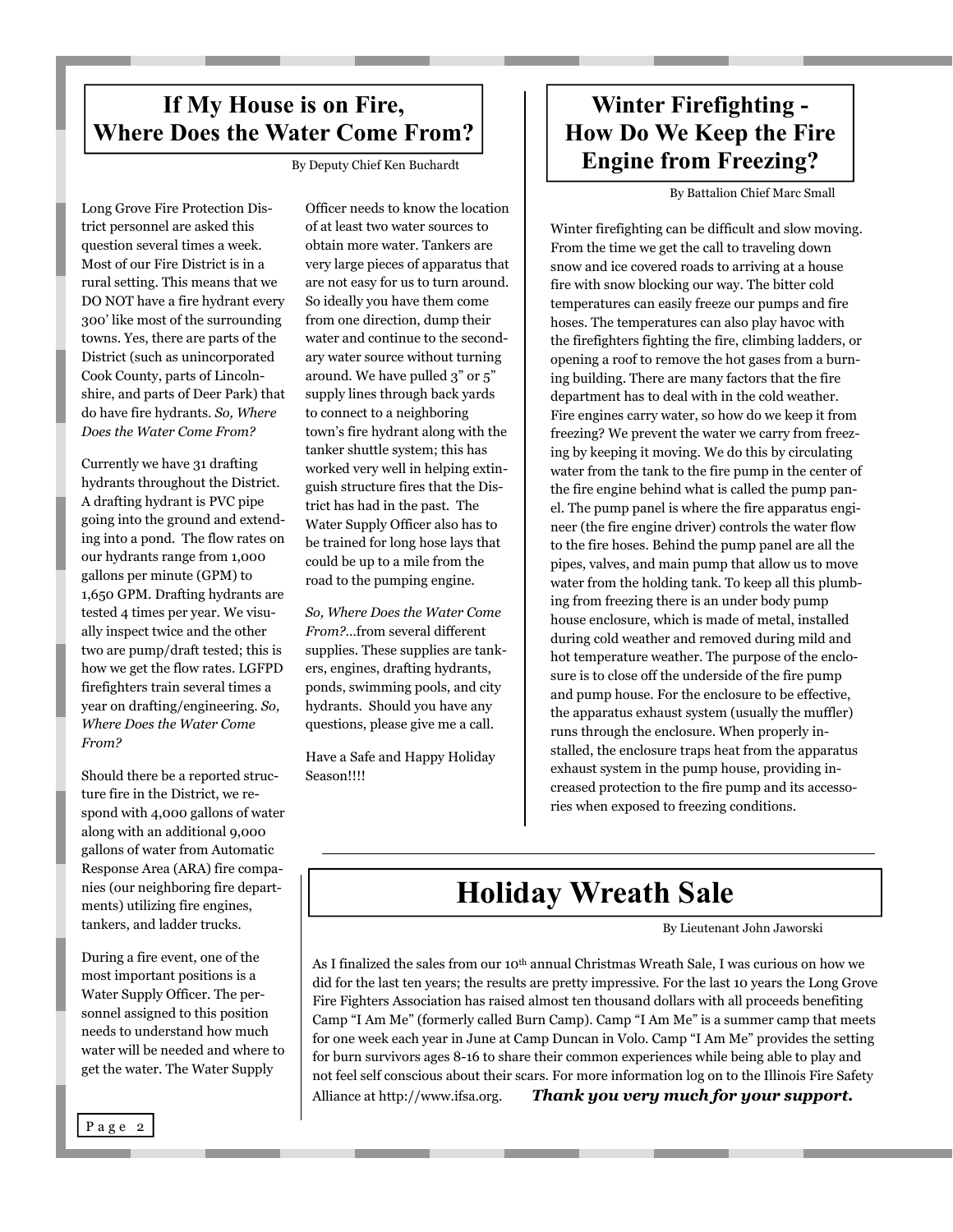#### *(Continued from page 1)*

Please remember that fire engines are also 10-12 ft. tall, and fire trucks may be even taller than that. In the winter, please keep driveways plowed to their full width. Shoveling (and salting) walks and stairs will not only help during an emergency (especially medical calls where your family member may need to be carried out to the ambulance), but may go a long way toward helping you avoid an emergency entirely.

**Home Fire Escape Planning:** More than 4,000 Americans die each year in fires and more than 20,000 are injured. Many of them might be alive today if they had only had the information they needed to avoid a disaster. The following life-saving tips could make a big difference.

#### **Did you know?**

- Eighty-two percent of all fire deaths occur in the home.
- Senior citizens, age 65 and older, and children under the age of five are at the greatest risk of death from fire.
- Deaths due to an inability to escape are particularly preventable.
- Having a working smoke alarm reduces one's chance of dying in a fire by nearly a half.

Following these simple fire safety tips can boost survival rates dramatically. Please share them with your family because knowledge is the best fire protection.

#### **Fire Escape Planning Life-Saving Tips**

- Install a smoke alarm in every bedroom and on every level of your home. Test smoke alarm batteries every month and change them at least once a year. Consider installing a 10-year lithium battery-powered smoke alarm, which is sealed so it cannot be tampered with or opened.
- Know your local emergency numbers. In our area, the number is 9-1-1.
- Practice finding your way out of the house with your eyes closed, crawling or staying low and feeling your way out of the house.
- Never open doors that are hot to the touch.
- Teach your family to stop, drop to the ground, and roll if their clothes catch fire.
- Designate a meeting place outside and take attendance. Get out and stay out.
- Remember to escape first, and then notify the fire department.
- Make sure everyone in your family knows at least two ways to escape from each room in the house.

**Emergency Preparedness:** When preparing for a possible emergency situation, it's important to prepare an emergency supply kit that includes basic needs for survival, develop a family emergency plan, and be informed about the different types of emergencies that may occur where you live and appropriate ways to respond to them.

In most types of disaster related emergencies, the risk of fire is increased due to loose electrical wires, flooding, broken gas lines, or the lack of electricity. Be fire wise … *Prepare, Plan, and Stay Informed!* 

#### **Prepare for an Emergency 1. Get a Kit**

In a basic emergency supply kit, the following are recommended:

• One gallon of water per person per day for three days – remember to include enough for your pets too



 At least a 3-day supply of nonperishable food. Select foods that require no refrigeration, preparation or cooking, and little or no water. Also, choose foods your family will eat, such as ready-to-eat canned meats, peanut butter, protein or fruit bars, and dry cereal or granola. Also, pack a manual can opener and utensils.

• Battery-powered or hand crank radio and a NOAA Weather Radio with tone alert and extra batteries for both

- Flashlight with extra batteries
- First aid kit
- Whistle to signal for help
- Dust masks to help filter contaminated air, and plastic sheeting and duct tape to shelter-in-place
- Moist towelettes, garbage bags, and plastic ties for personal sanitation
- Wrench or pliers to turn off utilities
- Local maps

Don't forget about the special needs of family members:

- Prescription medications and glasses
- Infant formula and diapers
- Pet food, extra water for your pet, leash and collar
- Important family documents such as copies of insurance policies, identification, and bank account records in a waterproof, portable container
- Books, games, puzzles or other activities for children

#### **2. Make a Plan**

Preparing a family emergency plan is simple. It will help your family to stay in contact if they are separated during an emergency.

The emergency plan includes the physical address, phone number, and evacuation locations for work, school, and other most frequented locations. Remember to include phone and policy numbers for doctors, pharmacies, medical insurance, homeowners insurance, and vet or kennels. Most importantly, the Plan should include:

- Out-of-town contact
- Neighborhood meeting place
- Regional meeting place
- Evacuation location

*(Continued on page 4)* 

Page 3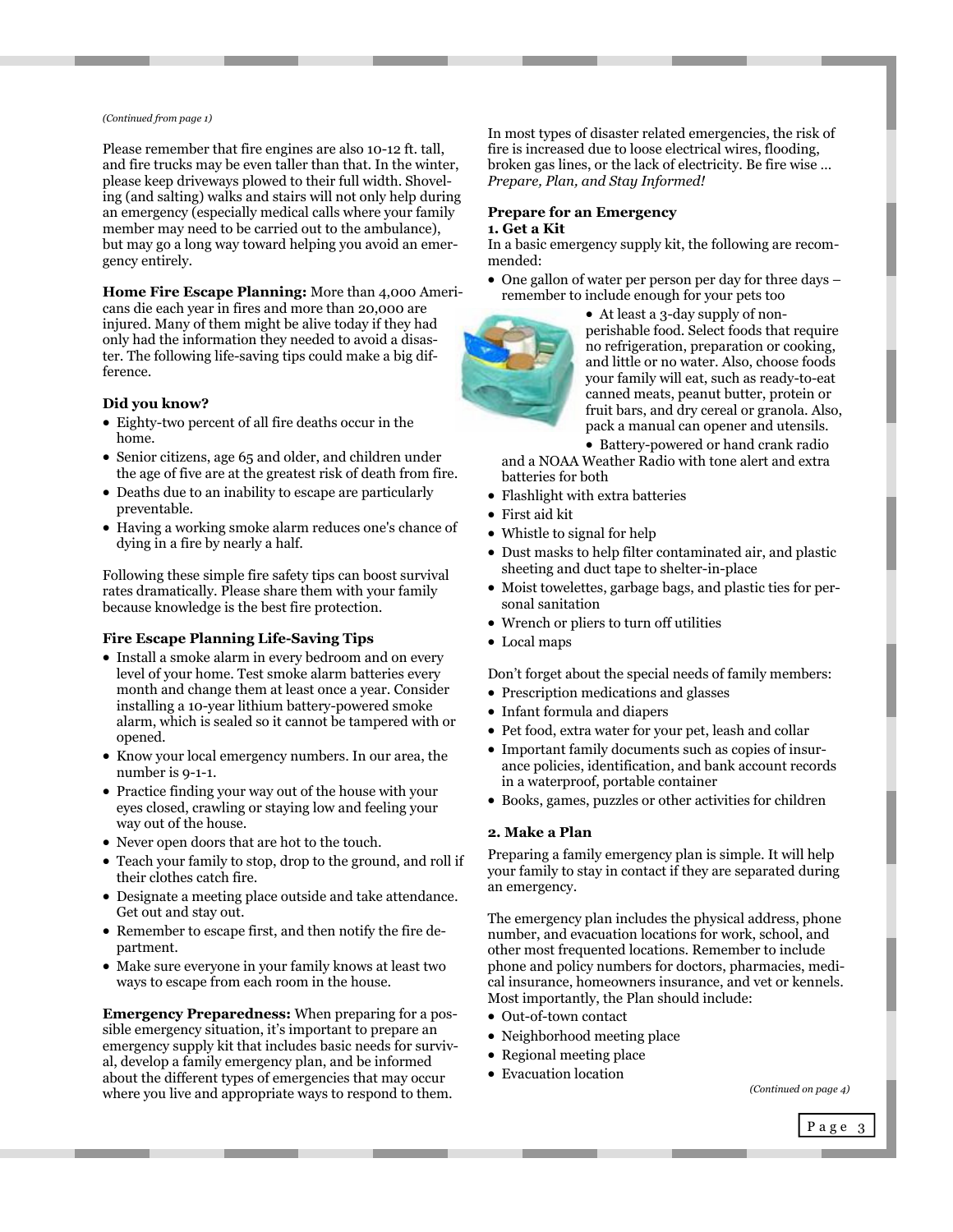#### **3. Be Informed**

Being informed about the different types of emergencies that could happen where you live and the appropriate ways to respond to them will impact the decisions you make and the actions you take.

In addition, learn about the emergency plans that have been established in your area by your state and local governments.

**Chemical Safety:** Look for combustible liquids like gasoline, lighter fluid, and paint thinner that may have spilled. Thoroughly clean the spill and place the containers in a well ventilated area. Remember to keep combustible liquids away from any heat source.

**Electrical Safety:** If your home has sustained flood or water damage, and you can safely get to the main breaker or fuse box, turn off the power. Assume all wires on the ground are electrically charged; this includes cable feeds. Look for and replace frayed or cracked extension cords, loose prongs, and plugs; exposed outlets and wiring could present a fire and life safety hazard. Appliances that emit smoke or sparks should be repaired or replaced. Be sure to have a licensed electrician check your home for any damage.

**Gas Safety:** Smell and listen for leaky gas connections. If you believe there is a gas leak, immediately leave the house and leave the door open. Never strike a match or touch any light switches. Any size flame or spark can cause an explosion. Have a professional check the gas system to turn the gas back on.

**Generator Safety:** Follow the manufacturer's instructions and guidelines when using a generator. Always use a generator or other fuel-powered machines outside of the home. Carbon monoxide fumes are odorless and can quickly overwhelm you indoors.

#### **Carbon Monoxide Alarm:**

- Carbon Monoxide (CO) is an invisible, odorless gas. It is a common by-product of incomplete combustion, produced when fossil fuels like wood, coal, charcoal, gasoline, kerosene, natural gas, or oil burn.
- CO weighs about the same as air and distributes evenly throughout the room and house. When installing a CO alarm, choose a location where the alarm will stay clean, and out of the way of children and pets. See the User's Manual for specific installation requirements.
- Symptoms of CO poisoning can be as follows:
	- Mild exposure: slight headache, nausea, vomiting, fatigue, or flu-like symptoms.
	- Extreme exposure: convulsions, unconsciousness, heart and lung damage.
	- Exposure can lead to brain damage and death.
- If the CO alarm activates, call 9-1-1. Move everyone immediately to fresh air-outdoors or by an open door or

*(Continued from page 3)* window. Do a head count to check that all persons are accounted for. Do not re-enter the premises until it has been checked out by the fire department.

> When buying a carbon monoxide alarm, first look for a (UL) listing certification. Try to find an alarm that provides a visual indicator of the concentration (parts per



million – PPM) levels. Once you buy the alarm carefully follow the manufactures' instruction for its placement, use, and preventive maintenance.

For additional information on Carbon Monoxide alarms please check out the following link: www.carbonmonoxidekills.com

**Latch Key Kids Safety Information:** Parents certainly don't want to make their children paranoid about staying alone in the house. But it is entirely appropriate to go over safety instructions and to discuss potential dangers. Things have, unfortunately, changed in our society, and each of us has the responsibility for our own security and protection. This is a case where it is truly better to be safe than sorry.

Here are some other basic safety tips for being home alone:

- Establish "House Rules." Write them down, post them, and review them periodically. Consider including homework and chores, using the phone, computer, or kitchen appliances.
- Stress early on that parents should not be called to settle minor sibling disputes and disagreements. These can be addressed in the evening or at special weekly "meetings" held for just that purpose.
- Practice emergency procedures, including calling 9-1-1. Don't assume that youngsters will know what to say on the phone in the event of an emergency, so rehearse some possible situations and talk about what you would expect them to do in each one.
- Do some role playing to make children comfortable answering phone calls and taking messages, as well as dealing with things like peer pressure (other kids wanting to come inside) and strangers.
- If you have a change of plans, or if you are not going to return home when you said you would, call and reassure your children. They tend to worry when things don't go according to plan, and a lack of information can cause them to panic.
- There are many occasions during the school year when youngsters have after school activities. Be sure to discuss each day's schedule (including all transportation plans) so that parents won't worry if the "safe home" message is not received when expected.
- Try to avoid placing too much responsibility on a young child and listen carefully when a "home alone-er" wants to share concerns or problems.

Remember, no matter how mature your child acts, he or she is still a child. Children invariably make mistakes; they don't always react in a situation as you wish they would. And, even if they start off well without adult supervision,

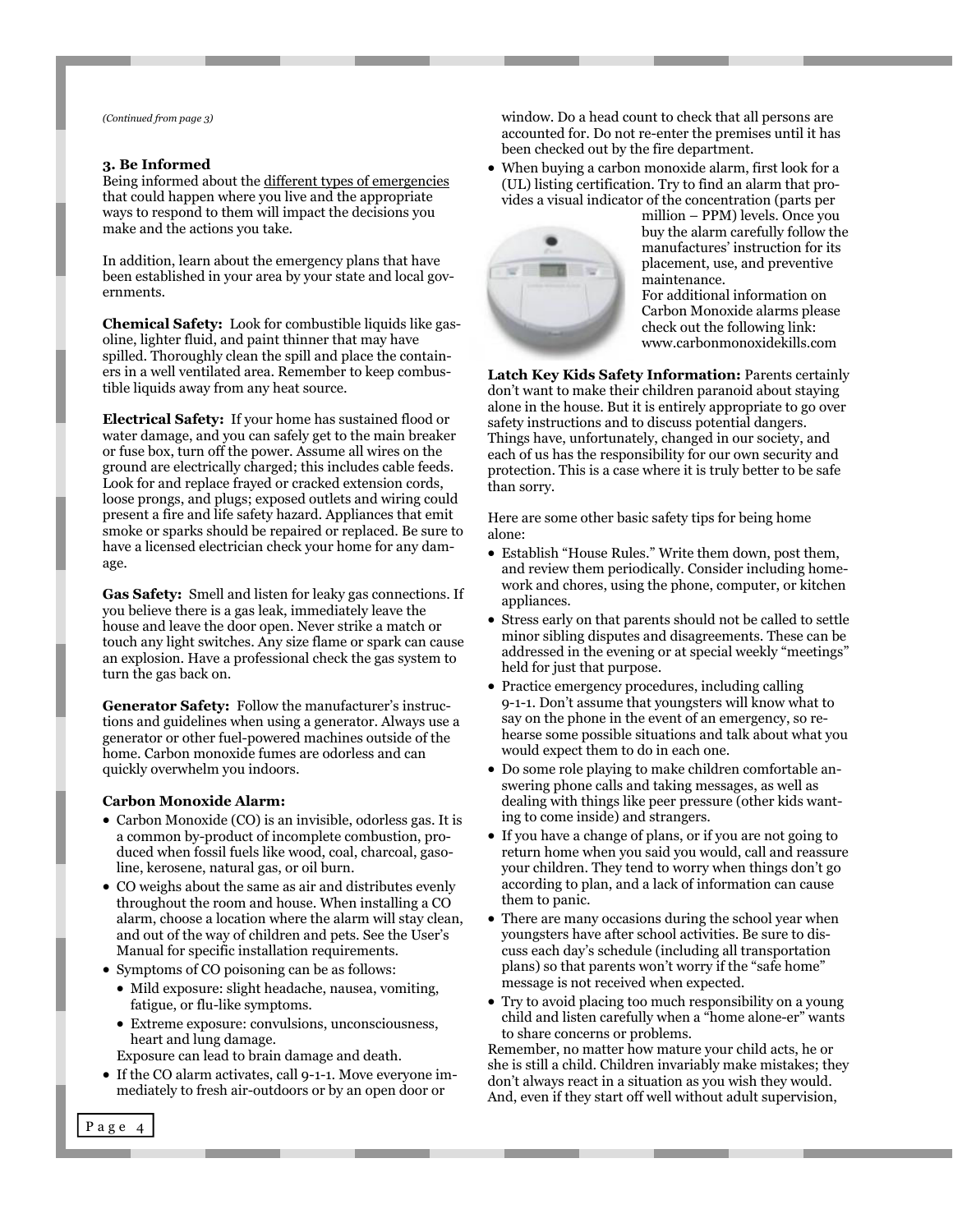they can get "spooked" and develop real fears about being home by themselves. Give your youngsters lots of encouragement, support and reinforcement, and treat their mistakes as learning experiences instead of failures. Show them how much you appreciate their helpfulness, selfreliance, and cooperation while you are away, and be liberal with appropriate rewards.

#### **Home Fire Sprinklers Are Simple to Maintain:**

Home fire sprinkler systems require very little maintenance. In fact, the sprinklers themselves require nothing more than an occasional look to ensure that nothing is hanging from them, or blocking them. Valves should be similarly checked to ensure that the ones that should be open, are open. The sprinkler system flow switch and water flow alarms should be tested once a year – a simple test that can be done by the homeowner or a contractor.

Contact the Fire Prevention Bureau for some simple instructions on how to test your residential sprinkler system.

Home Fire Safety Resources:

- Home Fire Sprinkler Coalition: www.homefiresprinkler.org
- Home Safety Council: www.homesafetycouncil.org
- National Fire Protection Association: www.nfpa.org

#### **Portable Fire Extinguishers:**  A portable fire extinguisher can

put out a small fire or contain it until the fire department arrives. Portable extinguishers are not designed to fight a large or spreading fire. Even against small fires, they are useful only under the right conditions:

 An extinguisher must be large enough for the fire at hand. It must be fully charged and in working order.



 The operator must know how to use the extinguisher quickly without taking time to read directions during an emergency.

 The operator must be reasonably strong to lift and operate the extinguisher.

*Remember***:** If you are called on to use an extinguisher, just think of the word **"P.A.S.S." PULL:** the safety pin at the top of the extinguisher.

**AIM:** the nozzle or hose at the base of the flames. Stay between six and eight feet away from the flames. **SQUEEZE:** or press the handle

**SWEEP:** from side to side at the base of the fire until it goes out.

By following these procedures, a fire can be extinguished in the quickest and safest manner possible.

#### **Knox Boxes (Commercial and Residential):** The Knox Box provides a secure exterior repository for entry keys to the building on which they are installed. The installation of a Knox Box is designed to eliminate the need for a possible forced entry into your building. The Knox

Box system is the only system approved by the Long Grove Fire Protection District for the purpose of rapid entry into buildings. Only your fire department has access to the keys in your Knox Box. The keys for Knox Boxes are specific to each fire department and will not work in any other fire district.

**Residential Emergency Information:** Emergency information such as: medical history, medications and dosages, emergency contact numbers, and insurance information should be kept in a location in your home (such as the refrigerator) where, in an emergency, the paramedics are able to access the information whether or not you are able to communicate with them. The information should be updated at least annually.

#### **SEASONAL ISSUES**

As always, there are several hazards and associated safety tips concerned with the seasons. The first one that comes to mind is nasty weather. Please use extra caution when walking or driving in snowy/icy conditions. Expect the unexpected. Apply salt/sand as necessary to surfaces in order to reduce potential fall/driving hazards. Dress appropriately (layers work the best) in order to stay warm and dry. Do not overexert yourself when shoveling snow or utilizing a snow blower. Take frequent breaks as needed and if you question your ability to perform the work based on your fitness level/medical history, do not partake in it unless cleared by your physician. Remember, it is ultimately easier and safer to go out and shovel multiple times when the snow accumulations are less than to wait until it is extremely deep and heavy. Also, carry a seasonal survival kit in your vehicle should you break down in a remote area or during severe weather when assistance may be inordinately delayed.

#### **Winter Fire Safety:**

During the winter months, residential fires are more prevalent than they are in the spring or summer. This is due in part to an increase in the number of cooking and heating fires.

With colder temperatures and the high cost of home heating fuels and utilities, many people resort to using fireplaces, wood stoves, space heaters, and other alternative heating methods to keep warm. All of these methods of heating are acceptable; however, they are also major contributors to residential fires. **Many of these fires can be prevented!** The following fire safety tips can help you maintain a fire-safe home this winter.

#### **Did You Know?**

In the winter, structure fires increase, although total fires decrease. A substantial portion of the structure fire increase is caused by heating fires. In an average year, heating is the cause of 17 percent of structure fires; however, during the winter, heating fires jump to 27 percent of structure fires. Heating fires are concentrated in late fall through mid-winter (December - February), during winter holidays and the coldest months. Since colder tempera-

*(Continued on page 6)* 

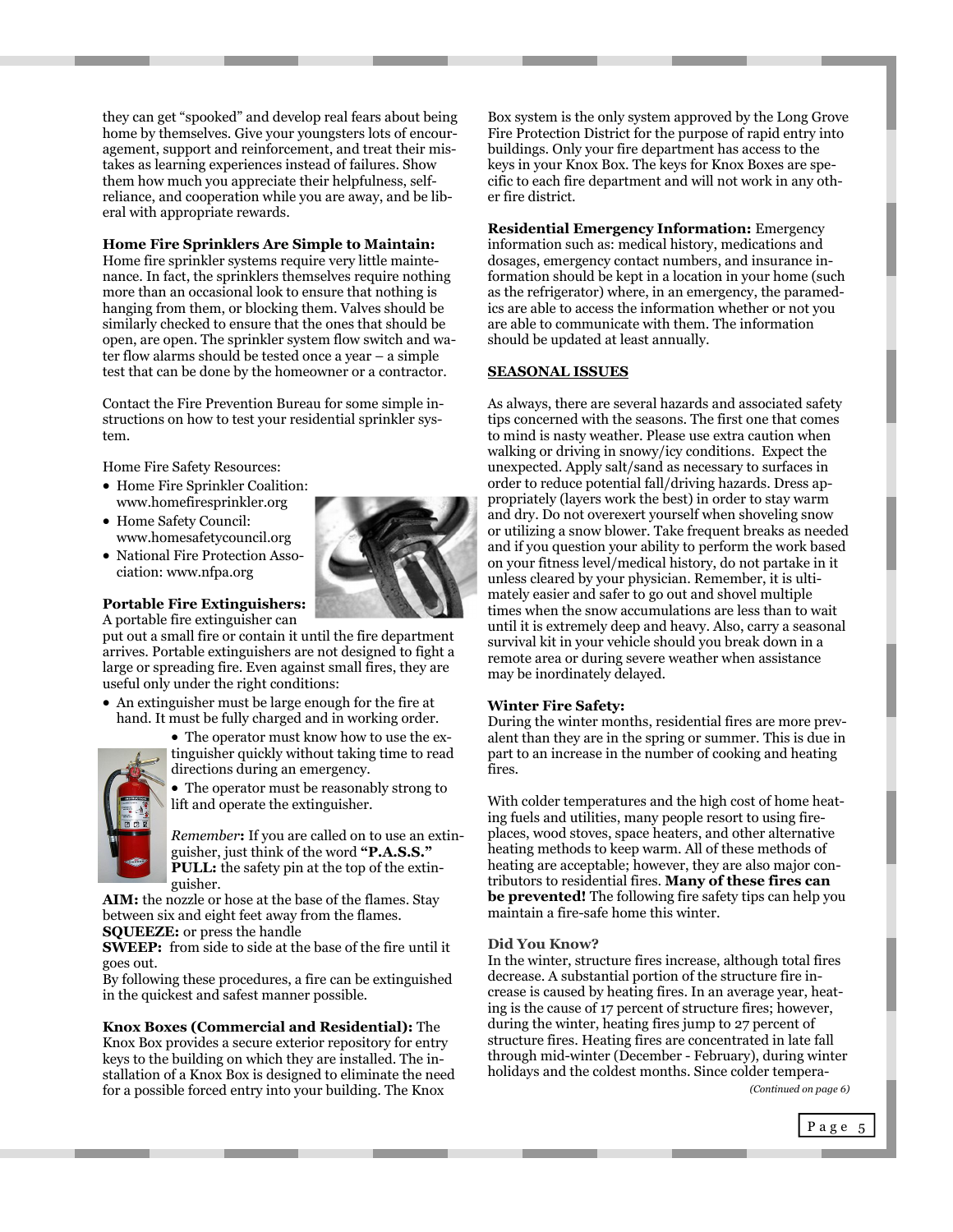tures result in longer operating time for heating equipment, there is more opportunity for that equipment to cause a fire.

#### **Wood Stove and Fireplaces**

Wood stoves and fireplaces are becoming very common heat sources in homes. Careful attention to safety can minimize their fire hazard. To use them safely:



- Be sure the fireplace or stove is installed properly. Wood stoves should have adequate clearance (36 inches) from combustible surfaces and proper floor support and protection.
- Wood stoves should be of good quality, solid construction, and design. Purchase wood stoves evaluated by a nationally recognized laboratory, such as Underwriters Laboratories (UL).
- Have the chimney inspected annually and cleaned if necessary, especially if it has not been used for some time.
- Do not use flammable liquids to start or accelerate any fire.
- Keep a glass or metal screen in front of the fireplace opening to prevent embers or sparks from jumping out, unwanted material from going in, and help prevent the possibility of burns to occupants.
- The stove should be burned hot twice a day for 15-30 minutes to reduce the amount of creosote buildup.
- Don't use excessive amounts of paper to build roaring fires in fireplaces. It is possible to ignite creosote in the chimney by overbuilding the fire.
- Never burn charcoal indoors. Burning charcoal can give off lethal amounts of carbon monoxide.
- Keep flammable materials away from your fireplace mantel. A spark from the fireplace could easily ignite these materials.
- Before you go to sleep, be sure your fireplace fire is out. NEVER close your damper with hot ashes in the fireplace. A closed damper will help the fire to heat up again and will force toxic carbon monoxide into the house.

#### **Furnaces**

It is important that you have your furnace inspected to ensure that it is in good working condition.

- Be sure all furnace controls and emergency shutoffs are in proper working condition.
- Do not attempt repairs yourself; leave furnace repairs to qualified specialists.
- Inspect the walls and ceiling near the furnace and along the chimney line. If the wall is hot or discolored, additional pipe insulation or clearance may be required.
- Check the flue pipe and pipe seams. Are they well supported and free of holes and cracks? Soot along or around seams may be an indicator of a leak.
- Is the chimney solid, with cracks or loose bricks? All

*(Continued from page 5)* unused flue openings should be sealed with solid masonry.

> • Keep trash and other combustibles away from the heating system.

#### **Kerosene Heaters**

- Be sure your heater is in good working condition. Inspect exhaust parts for carbon buildup. Be sure the heater has an emergency shut off in case the heater is tipped over.
- Never use fuel burning appliances without proper room venting. Burning fuel (coal, kerosene, or propane for example) can produce deadly fumes. Use ONLY the fuel recommended by the heater manufacturer. NEVER introduce a fuel into a unit not designed for that type of fuel.
- Keep kerosene or other flammable liquids stored in approved metal containers, in well ventilated storage areas outside of the house.
- NEVER fill the heater while it is operating or hot. Follow manufacturer's instructions. When refueling an oil or kerosene unit, avoid overfilling. Cold fuel may expand in the tank as it warms up.
- Refueling should be done outside of the home (or outdoors). Keep young children away from space heaters – especially when they are wearing pajamas or other loose clothing that can be easily ignited.
- When using a fuel burning appliance in the bedroom, be sure there is proper ventilation to prevent a buildup of carbon monoxide.

#### **Winter Storm Fire Safety**

Fire-related hazards present during and after a winter storm:

- Alternative heating devices used incorrectly create fire hazards.
- Damaged or downed utility lines can present a fire and life safety hazard.
- Water damaged appliances and utilities can be electrically charged.
- Frozen water pipes can burst and cause safety hazards.
- Leaking gas lines, damaged or leaking gas propane containers, and leaking vehicle gas tanks may explode or ignite.
- Generators are often used during power outages. Generators that are not properly used and maintained can be hazardous.

### **Candle Safety**

The mesmerizing soft light of a candle can be a wonderful way to celebrate the holidays; however the misuse of them can be disastrous. Here is the *Candle Safety Rules* list from the National Candle Association:

- Always keep a burning candle within sight.
- Never burn a candle on or near anything that can catch fire.
- Keep candles out of the reach of children and pets.
- Trim candlewicks to 1/4" each time before burning.
- Always use a candleholder specifically designed for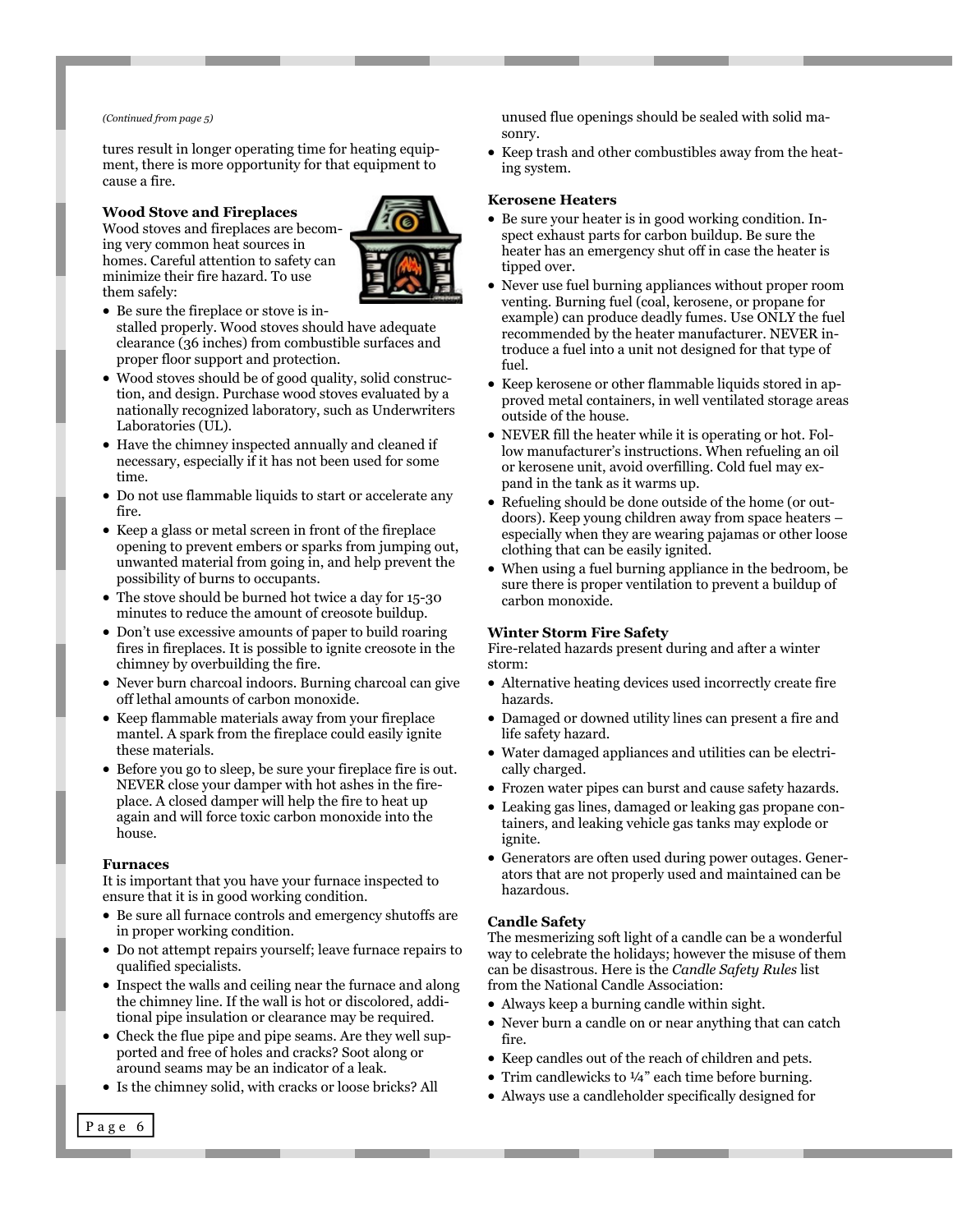candle use.

- Be sure the candleholder is placed on a stable, heatresistant surface.
- Keep the wax pool free of wick trimmings, matches, and debris at all times.
- Keep burning candles away from drafts, vents, ceiling fans, and air currents.
- Always burn candles in a wellventilated room.
- Don't burn a candle all the way down.
- Never touch or move a burning candle when the wax is liquid.
- Never use a knife or sharp object to remove wax drippings from a glass holder.
- Place burning candles at least three inches apart.
- Use a snuffer to extinguish a candle.
- Never extinguish a candle with water.
- Be very careful if using candles during a power outage.
- Make sure a candle is completely extinguished and the wick is no longer glowing before leaving a room.
- Extinguish a candle if it flickers repeatedly, smokes, or the flame becomes too high.
- Never use a candle as a night light.

#### **Turkey Fryer Safety**

Turkey, Turkey, Turkey seems to be the meat of choice this time of year. Many people say there is no better way to prepare it than deep fried. Underwriters Laboratory (UL) considers turkey fryers to be dangerous to use, presenting numerous hazards to consumers. "We're worried by the increasing reports of fires related with turkey fryer use", says John Drengenberg, consumer affairs manager of UL. "Based on our test findings, the fryers used to produce those great-tasting birds are not worth the risks. And



as a result of these tests, UL has decided not to certify any turkey fryers with our trusted UL Mark". If you absolutely must use a turkey fryer, please use the following tips:

• Turkey fryers should always be used outdoors a safe distance from buildings and any other flammable materials.

 Never use turkey fryers in a garage or on a wooden deck.

 Make sure the fryers are used on a flat surface to reduce accidental tipping.

- Never leave the fryer unattended. Most units do not have thermostat controls. If you do not watch the fryer carefully, the oil will continue to heat until it catches fire.
- Never let children or pets near the fryer even if it is not in use. The oil inside the cooking pot can remain dangerously hot hours after use.
- To avoid oil spillover, do not overfill the fryer.
- Use well-insulated potholders or oven mitts when touching pot or lid handles.
- If possible, wear safety goggles to protect your eyes from oil splatter.
- Make sure the turkey is completely thawed and be careful with marinades. Oil and water do not mix, and water causes oil to spill over causing a fire or even an explosion hazard.
- The National Turkey Federation (NT) recommends thawing the turkey in the refrigerator approximately 24 hours for every five pounds in weight.
- Keep an all-purpose fire extinguisher nearby. Never use water to extinguish a grease fire. If the fire is manageable, use your all-purpose fire extinguisher. If the fire increases, immediately call the fire department for help.

#### **Decorate Safely**

Holiday lights and decorations are a treat for all of us to marvel at; however the improper use and installation of them can have catastrophic results. Maintain your holiday lights. Inspect them each year for frayed wires, bare spots, gaps in the insulation, broken or cracked sockets, and excessive kinking/wear and tear before you put them up. Use only lighting listed by an approved testing laboratory for the purpose at hand; this is either inside and/or outside installation. Do not overload electrical outlets. Use only Ground Fault Interrupter (GFI) outlets to plug outside lights into. Do not link more than three light strands, unless the directions indicate it is safe to do so. Connect strings of lights to an extension cord before plugging them into an outlet. Make sure to periodically check the wiresthey should not be warm to the touch. Do not leave holiday lights on unattended. All decorations should be nonflammable or flame-retardant and placed away from heat/ ignition sources. If you are using a metallic or artificial tree, make sure it is flame retardant. Do not block exits

with trees or other decorations. In the event of a fire, time is of the essence. A blocked entry/exit way puts you and your family at risk. Finally, never put wrapping paper in the fireplace. Wrapping paper burning in the fireplace may turn into a very large fire throwing off dangerous sparks and embers and resulting in a chimney fire.



The preceding paragraphs have offered a wide array of useful information that should be utilized to make things safer for home and business owners. Please understand that due to space constraints, we must keep our explanations of many of these important topics very brief. If you have any questions or require clarifications and additional information on any of the subjects appearing above or any matter relating to emergency preparedness or response, please don't hesitate to contact the Long Grove Fire Protection District at 847-634-3143.

### Remember,

YOUR SAFETY IS OUR BUSINESS.